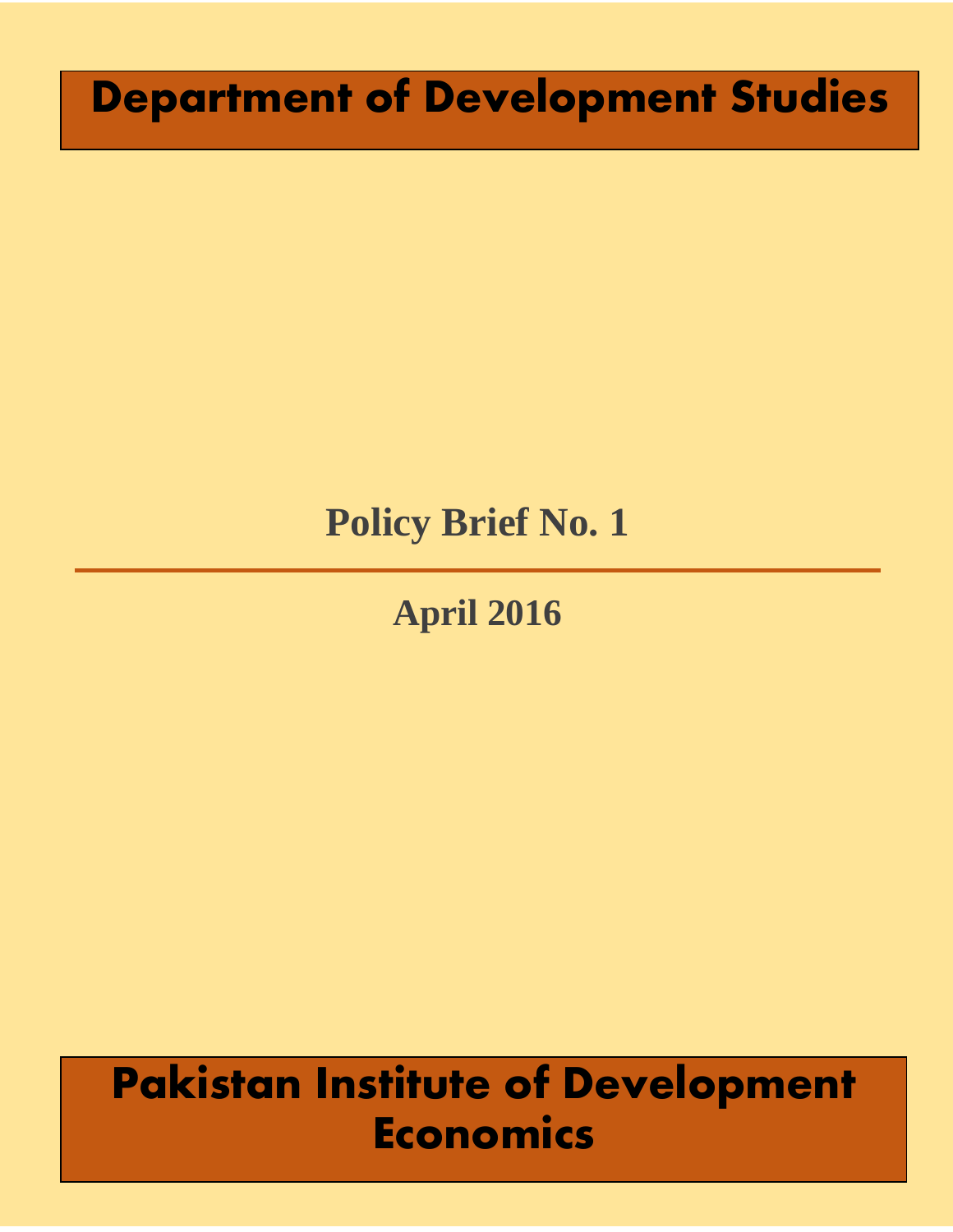*The Department of Development Studies is introducing its first Policy Brief. Showcasing the research output of the department, the Policy Brief aims to cover a contingent of standardised as well as heterodox domains of Development. Our first edition has covered a diverse range of research areas: the disputatious issue of Internally Displaced Persons (IDPs) pertaining to health and healthcare; the stimulating need for gender sensitising Higher Education, and the political economy of electoral accountability in a Punjabi village context.*

#### **Higher Education for Women: A Self-Empowerment and Gender Perspective**

Sairah Zafar Khan (2012-2014)

#### **Key Findings**

- 1. Higher education content fails to provide same level of core development across faculties, this adds to discontentment and disconnect amongst women students. Entering into higher education puts women students in distinct groups of core development depending upon their choices of subject and institute. Each group has its own level of core development which is determined through the modes and quality of curriculum and co-curriculum activities specific to the area of study. Once in Higher Education Institutes, women students face gender as well as subject stratification as higher education in Pakistan is not able to meet the varied requirements of gender strategic needs of women enrolled in different faculties on a similar scale.
- 2. Students who are coming to higher education institutions purely for academic learning, mostly natural science students, are satisfied with their level of personal development through education; but those who are looking for self-growth, skill development and marketability of their degrees (mostly applied sciences, social sciences and linguistic students) are discontented with the content and the whole idea of personal empowerment through higher education. These divides put women students in marginally different contexts of core development. As their development aspects vary, the changes they bring about in themselves also differ and this creates a divide and conflict between women of different subject fields.
- 3. Higher education fails to add to the level of dignity and sense of belonging to the wider society for women. With reference to low levels of self-esteem and dignity and no significant improvement in either for most of the women in higher education, the major reasons seem to be lack of acknowledgement, commodification of knowledge by numerous degree awarding institutes ungoverned by quality checks, and stereotyping disciplines with an imaginary intellect and academic status.
- 4. Some students believe that an increased access to higher education and abundance of degree awarding institutions have also led to a decrease in the value of higher education. A few students, on the other hand, pointed out that pursuing a degree is not as important as the institution you are attending, for the purpose of uplifting your self-esteem based on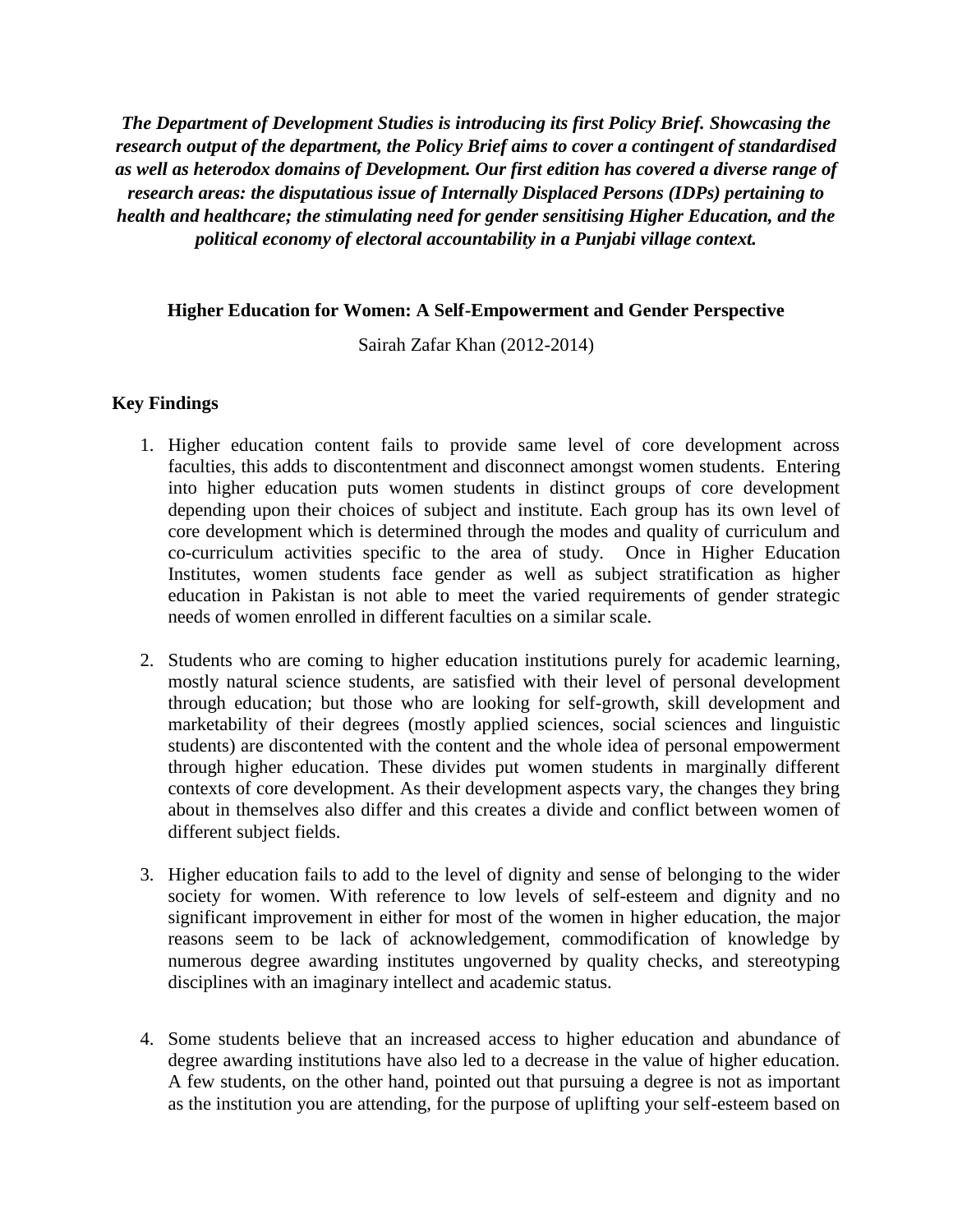your educational achievements.Some students also vocalised the opinion that for women students self-esteem can be achieved only when they are a part of a certain degree programme from a specific institution. A socio-cultural requirement of getting married, reproducing and involving oneself in gender specific roles defined by the societal norms still irk many women's self-esteem despite their educational achievements.

- 5. Women's participation in higher education is a means to address the gender parity issues in Pakistan and can act as an arbitrament to harmonise different dimensions of the systems which obscure progress towards an egalitarian society. Its importance as an avenue to bring about change in socio-cultural settings cannot be discounted. The feeling of being prejudiced against is expressed heartily by the men. This is especially true for male students, while male teachers merely 'shrugged off' the discussions related to women. Male students have been much more vocal and provided the insight into a male mind which studies alongside women in Higher Education Institutes and works with them in offices. Most men in higher education, like most women, are unaware of the dynamics of women as well as youth's personal empowerment.
- 6. Higher education system lacks a discourse to help the learners become agents of change themselves. It does not encourage students to participate in globalisation, underpinned by a gender inclusive approach, where different people express themselves in their particular ways as they have unique identities, backgrounds and desires. It has not developed the potency to question and disagree in students. Men and women both are victims of internalised oppression as they lack the urge to question the status quo. Similarly, they lack the ambition to understand the social realities and re-construct them.

#### **Policy Implications**

- 1. Overall higher education goals and targets have to be synchronised and unified across all faculties to determine and work towards a pedestal of core development among all students. A strict mandate for university formation and programmes to be offered to the students should be applied and followed, controlled by a central body such as HEC.
- 2. A methodology which is based on the respect of women and communication with men and women involved in higher education needs to be looked into. It has to be based on believing in the capabilities of women and their ability to bring changes within and around themselves.
- 3. Activities aimed at orientation of students towards higher and international study programmes and national and international labour market and niches can be built into the methodological approach.
- 4. Centralised training content can guide and motivate new and old teachers to respect individual differences and commit to their role in the empowerment process of their students. At the primary and secondary levels, teacher education should raise awareness of practices that treat boys and girls differently and suggest and apply approaches that promote gender parity.
- 5. Women empowerment is a gender issue therefore it requires inclusion of men to lessen hurdles and create possibilities of change initiation from 'the other end'. Any change of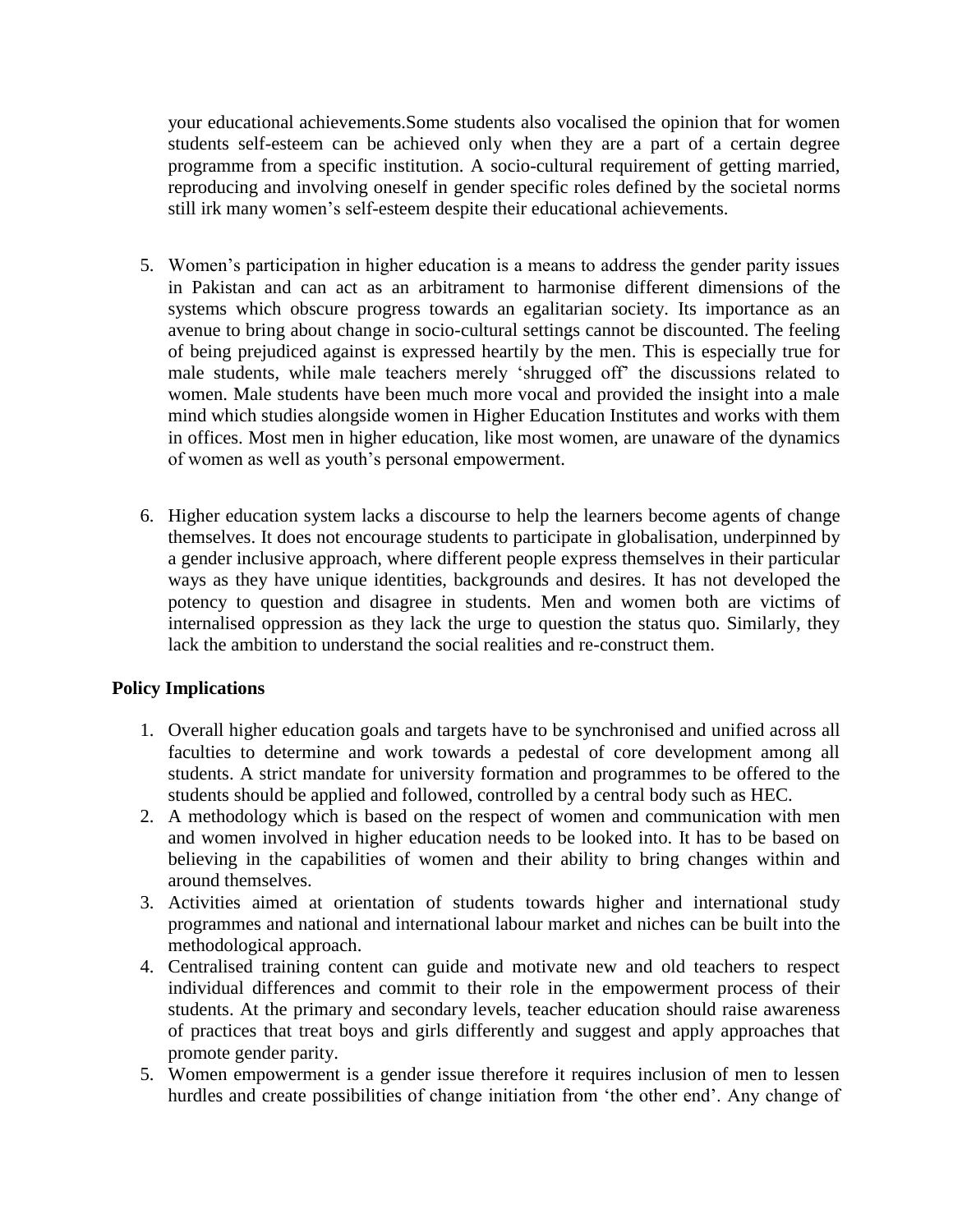curriculum content should be made keeping in view the acceptance and presence of male students and male instructors. As HEC is working towards a unified system of quality control and course outline for each programme, it should make sure that inclusion of women in the curriculum should not demoralise or threaten their male counterparts.

6. It needs to include women as active citizens and role models in such a manner that it motivates women students and show their fellow men that power sharing is beneficial for all. All men (students, teachers as well as policy makers at all levels) need to be sensitised to the need of gender equity in higher education in such a way that they do not feel powerless and help stimulate the change needed in societal thought process to accept women in public and private domains on equal terms.

#### **Measuring the Protection Gap in the International Health Assistance of Internally Displaced Persons (IDPs): The Case of South Waziristan Agency's IDPs**

Shahid Khan (2011-2013)

### **Key Findings**

- 1. The study highlighted the inadequacy and inappropriateness of health services provided to IDPs of South Waziristan Agency (SWA) due to negligence of UN, international law and the state. The health services for most of health problems were absolutely missing and not tailored according to the age and sex needs of IDPs. This study found out that the burden of mental health problems was almost equal to the physical health problems among IDPs. The frequency of health services provision was not regular and resulted in huge levels of morbidity and mortality. Even the security check-posts proved to be a hurdle for IDPs in camps to seek medical treatment whereas IDPs in host community were freely using it.
- 2. The social capital and economic status decided the fate of SWA IDPs whether to join host community or camp. The IDPs with low level of economic status and social capital joined camp and became the victims of inadequate and inappropriate arrangements of accommodation, water and sanitation, *purdah* arrangement, security situation and unorganised relief activities like food distribution in IDP camps.
- 3. The common issues related to physical health in camps and in host community were almost same which mostly affected female, children and elderly. Most common infections included common colds, skin infections, chest infections, diarrhea for children; reproductive health issues for women in reproductive age and cardiac problems, arthritis, mobility problems among elderly people.
- 4. The issue of mental stress emerged to be the most common where IDPs in camp were more affected as compared to IDPs living in host community. It was present among all age groups and in both the sexes however, people in older age were affected the most. Moreover, more women in camps had to face issues related to pregnancies and reproductive health then those living in host communities.
- 5. It was evident that in absence of international protection, higher level of social capital and economic status facilitated many of IDPs to join host community and utilise health facilities present in district Tank. Whereas in comparison, IDPs living in camp bear the load of health problems due to inadequacy and absence of health care facilities.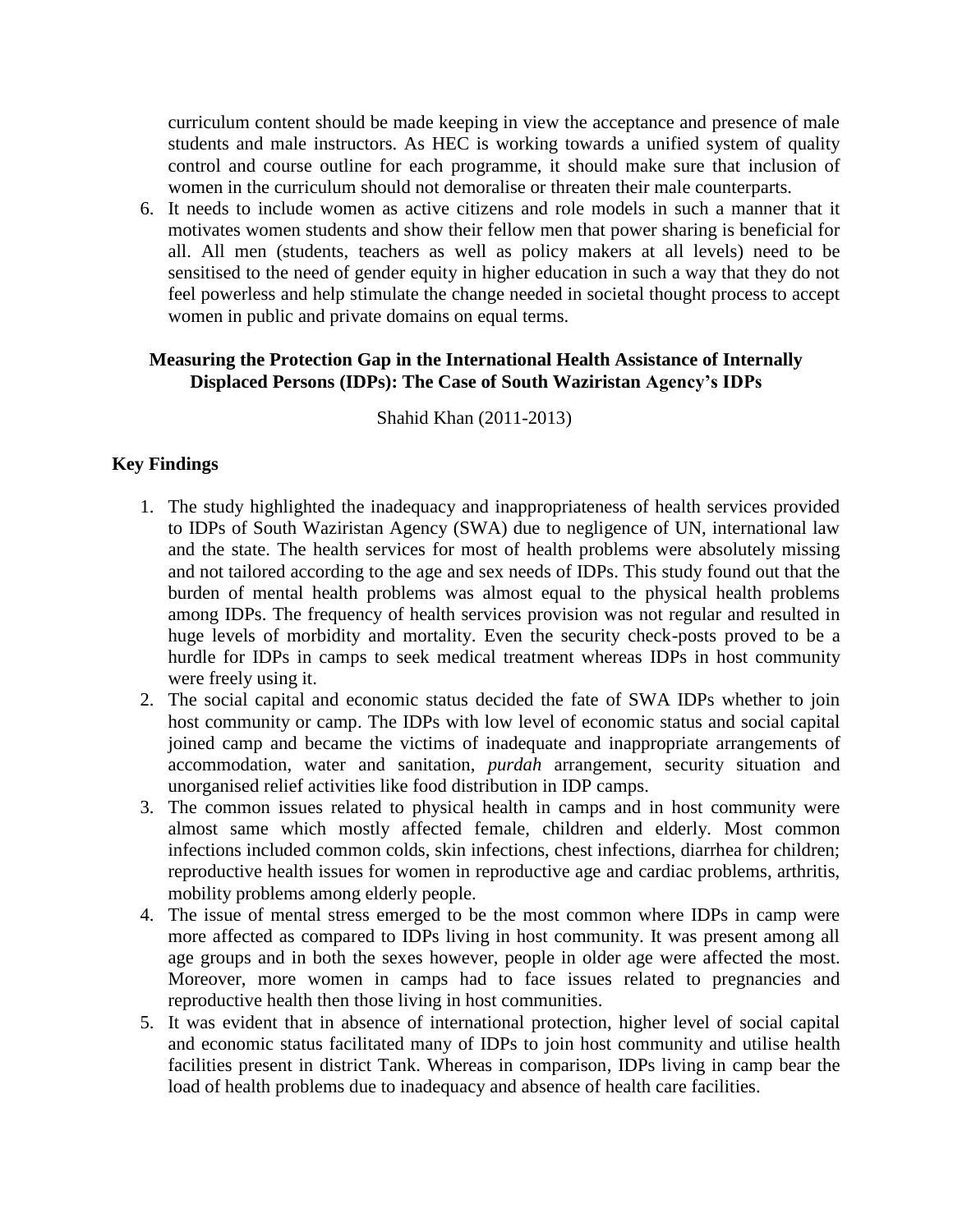#### **Policy Recommendations**

Based on the findings from this research and the conclusions presented above, the following recommendations are made for effective interventions towards the SWA IDPs health needs fulfillment:

- 1. There is a need of an overarching binding international law for IDPs complete protection encircling shelter and health by binding UN, INGOs and national governments.
- 2. The support and protection provided to IDPs at both localities during displacement by relatives, friends, fellow tribesmen and host community should be acknowledged and they should be paid back by government or any other concerned institution. Although it is improper from the cultural point of view, it would be of great help for them as they are already overburdened by expenditures form last five years since the start of the armed conflict. Moreover, it would lessen the burden on the minds of those IDPs who were helped by host communities and who consider it as a social loan and want to pay it back in future.
- 3. The cultural norms of *purdah* and prestige in tribal society should be incorporated in building small shelter homes to protect their self-esteem instead of keeping them in tents.
- 4. To eliminate unemployment among IDPs government and NGOs should initiate livelihood programmes.
- 5. The World Food Programme (WFP) should also give cash along with food as many of the IDPs sell ration to fulfil their other than food needs. This could be done by rationalising the size of the ration distributed.
- 6. There is a need to develop proper policies to integrate IDPs health related provisions in local district health system in the recipient areas.
- 7. It is important that displaced persons have access to involvement in the policy-making process in order to open up channels of dialogue with health decision planners, to clarify misunderstandings and build a relationship between health providers and IDPs.
- 8. There has to be improved coordination between security forces, DHO and NGOs (international and local) to facilitate IDPs health in conflict ridden areas. Especially security forces should be kept away from camp and roads so that a free movement is possible for IDPs for health seeking and employment.
- 9. There is a need for regular epidemiological surveillance of the IDPs' health problems at both localities for better health policy making.
- 10. There is a need to create a health service package for IDPs based on their complete exemption from all health service fees in host communities.
- 11. Presence of a psychiatrist and psychologist should be made mandatory in camps and host community and this staff should go to IDP houses and resolve their mental health problems at household level and at hospital level both because many IDPs do not consider mental health treatment necessary though the lack of treatment has serious consequences.
- 12. The health assistance under broader umbrella of central, provincial and international health bodies should be made available at district level to solve health related issues of IDPs in foreseeable future.